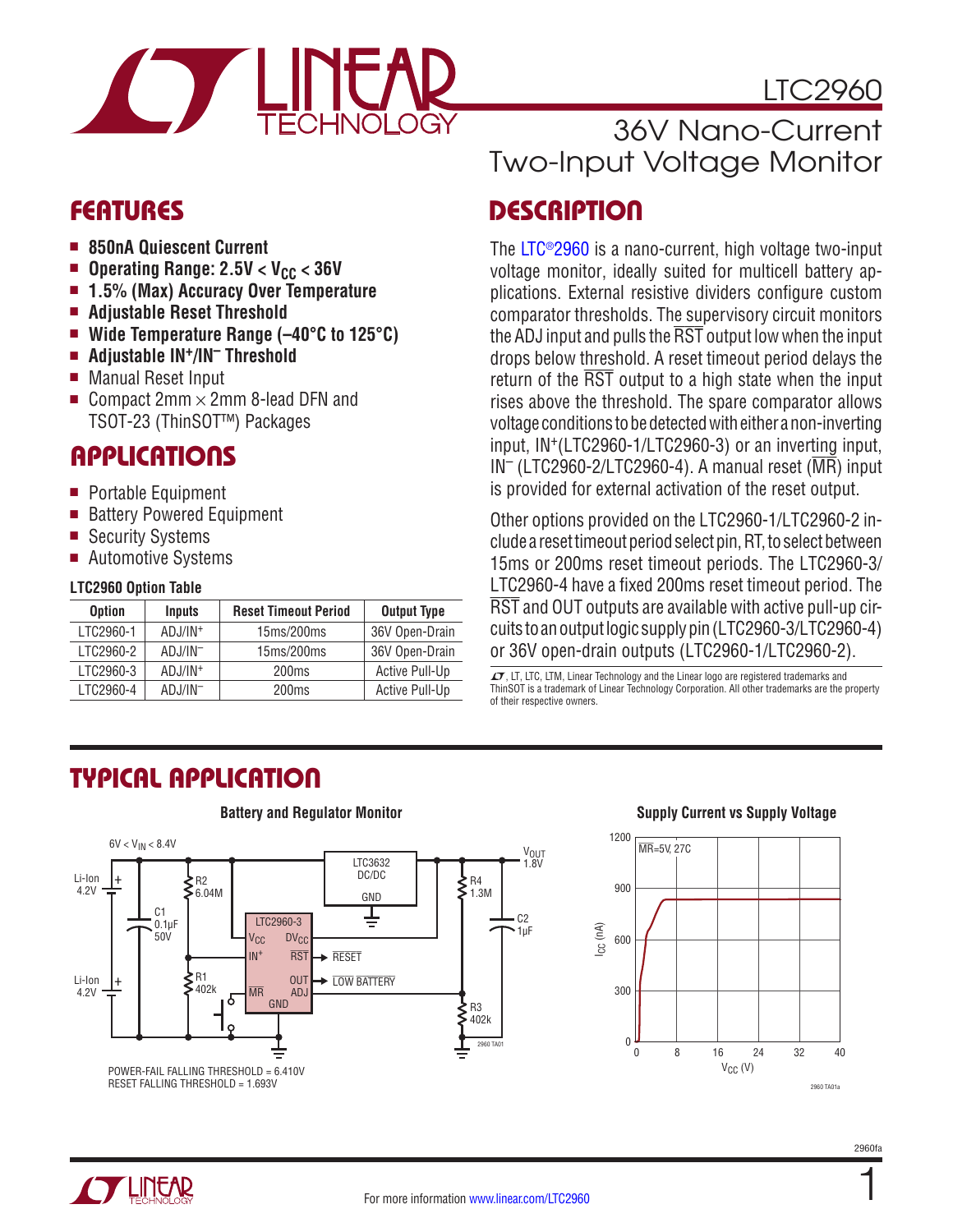# Absolute Maximum Ratings

#### **(Notes 1 & 2)**

| Input Voltages                                                                                   |  |
|--------------------------------------------------------------------------------------------------|--|
|                                                                                                  |  |
|                                                                                                  |  |
|                                                                                                  |  |
| Output Voltages (LTC2960-1/LTC2960-2)                                                            |  |
|                                                                                                  |  |
| Output Voltages (LTC2960-3/LTC2960-4)                                                            |  |
| $\overline{\text{RST}}$ , OUT (DV <sub>CC</sub> $\geq$ 1.6V)  -0.3V to (DV <sub>CC</sub> + 0.3V) |  |
|                                                                                                  |  |

| <b>Average Currents</b>                    |  |
|--------------------------------------------|--|
|                                            |  |
| <b>Operating Ambient Temperature Range</b> |  |
|                                            |  |
|                                            |  |
|                                            |  |
|                                            |  |
| Lead Temperature (Soldering, 10 sec)       |  |
|                                            |  |

## PIN CONFIGURATION



# ORDER INFORMATION

| <b>Lead Free Finish</b>     |                      |                     |                                |                                     |  |  |
|-----------------------------|----------------------|---------------------|--------------------------------|-------------------------------------|--|--|
| <b>TAPE AND REEL (MINI)</b> | <b>TAPE AND REEL</b> | <b>PART MARKING</b> | <b>PACKAGE DESCRIPTION</b>     | <b>TEMPERATURE RANGE</b>            |  |  |
| LTC2960CDC-1#TRMPBF         | LTC2960CDC-1#TRPBF   | LFZZ                | 8-Lead (2mm × 2mm) Plastic DFN | $0^{\circ}$ C to $70^{\circ}$ C     |  |  |
| LTC2960IDC-1#TRMPBF         | LTC2960IDC-1#TRPBF   | <b>LFZZ</b>         | 8-Lead (2mm × 2mm) Plastic DFN | $-40^{\circ}$ C to 85 $^{\circ}$ C  |  |  |
| LTC2960HDC-1#TRMPBF         | LTC2960HDC-1#TRPBF   | <b>LFZZ</b>         | 8-Lead (2mm × 2mm) Plastic DFN | $-40^{\circ}$ C to 125 $^{\circ}$ C |  |  |
| LTC2960CDC-2#TRMPBF         | LTC2960CDC-2#TRPBF   | LGBC                | 8-Lead (2mm × 2mm) Plastic DFN | $0^{\circ}$ C to $70^{\circ}$ C     |  |  |
| LTC2960IDC-2#TRMPBF         | LTC2960IDC-2#TRPBF   | LGBC                | 8-Lead (2mm × 2mm) Plastic DFN | $-40^{\circ}$ C to 85 $^{\circ}$ C  |  |  |
| LTC2960HDC-2#TRMPBF         | LTC2960HDC-2#TRPBF   | LGBC                | 8-Lead (2mm × 2mm) Plastic DFN | $-40^{\circ}$ C to 125 $^{\circ}$ C |  |  |
| LTC2960CDC-3#TRMPBF         | LTC2960CDC-3#TRPBF   | <b>LFSF</b>         | 8-Lead (2mm × 2mm) Plastic DFN | $0^{\circ}$ C to $70^{\circ}$ C     |  |  |
| LTC2960IDC-3#TRMPBF         | LTC2960IDC-3#TRPBF   | <b>LFSF</b>         | 8-Lead (2mm × 2mm) Plastic DFN | $-40^{\circ}$ C to 85 $^{\circ}$ C  |  |  |
| LTC2960HDC-3#TRMPBF         | LTC2960HDC-3#TRPBF   | <b>LFSF</b>         | 8-Lead (2mm × 2mm) Plastic DFN | $-40^{\circ}$ C to 125 $^{\circ}$ C |  |  |
| LTC2960CDC-4#TRMPBF         | LTC2960CDC-4#TRPBF   | LGBF                | 8-Lead (2mm × 2mm) Plastic DFN | $0^{\circ}$ C to $70^{\circ}$ C     |  |  |
| LTC2960IDC-4#TRMPBF         | LTC2960IDC-4#TRPBF   | LGBF                | 8-Lead (2mm × 2mm) Plastic DFN | $-40^{\circ}$ C to 85 $^{\circ}$ C  |  |  |
| LTC2960HDC-4#TRMPBF         | LTC2960HDC-4#TRPBF   | LGBF                | 8-Lead (2mm × 2mm) Plastic DFN | $-40^{\circ}$ C to 125 $^{\circ}$ C |  |  |

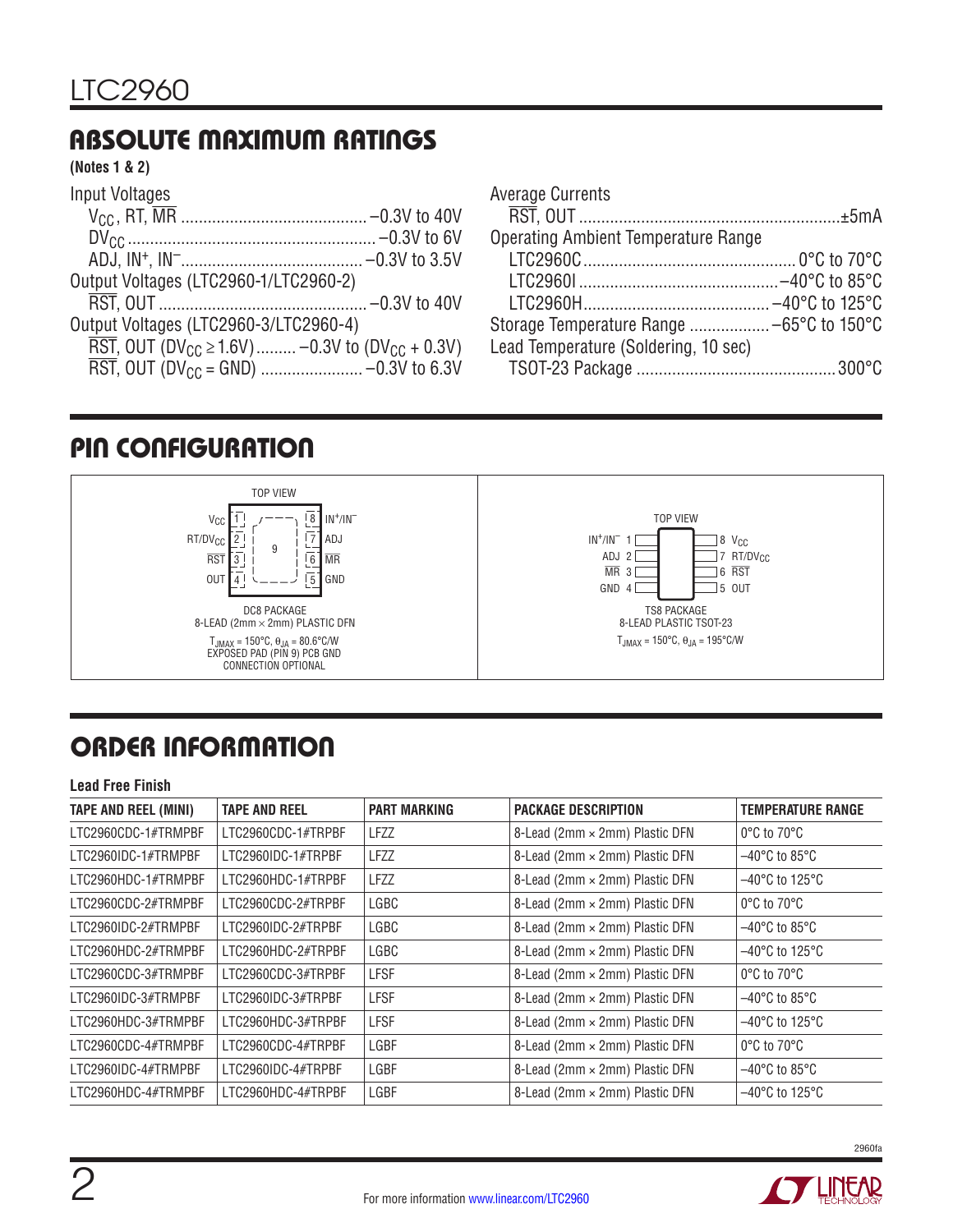# ORDER INFORMATION

#### **Lead Free Finish**

| <b>TAPE AND REEL (MINI)</b> | <b>TAPE AND REEL</b> | <b>PART MARKING</b> | <b>PACKAGE DESCRIPTION</b> | <b>TEMPERATURE RANGE</b>            |
|-----------------------------|----------------------|---------------------|----------------------------|-------------------------------------|
| LTC2960CTS8-1#TRMPBF        | LTC2960CTS8-1#TRPBF  | <b>LTFZY</b>        | 8-Lead Plastic TSOT-23     | $0^{\circ}$ C to $70^{\circ}$ C     |
| LTC2960ITS8-1#TRMPBF        | LTC2960ITS8-1#TRPBF  | <b>LTFZY</b>        | 8-Lead Plastic TSOT-23     | $-40^{\circ}$ C to 85 $^{\circ}$ C  |
| LTC2960HTS8-1#TRMPBF        | LTC2960HTS8-1#TRPBF  | <b>LTFZY</b>        | 8-Lead Plastic TSOT-23     | $-40^{\circ}$ C to 125 $^{\circ}$ C |
| LTC2960CTS8-2#TRMPBF        | LTC2960CTS8-2#TRPBF  | <b>LTGBB</b>        | 8-Lead Plastic TSOT-23     | $0^{\circ}$ C to $70^{\circ}$ C     |
| LTC2960ITS8-2#TRMPBF        | LTC2960ITS8-2#TRPBF  | <b>LTGBB</b>        | 8-Lead Plastic TSOT-23     | $-40^{\circ}$ C to 85°C             |
| LTC2960HTS8-2#TRMPBF        | LTC2960HTS8-2#TRPBF  | <b>LTGBB</b>        | 8-Lead Plastic TSOT-23     | –40°C to 125°C                      |
| LTC2960CTS8-3#TRMPBF        | LTC2960CTS8-3#TRPBF  | LTFSD               | 8-Lead Plastic TSOT-23     | $0^{\circ}$ C to $70^{\circ}$ C     |
| LTC2960ITS8-3#TRMPBF        | LTC2960ITS8-3#TRPBF  | <b>LTFSD</b>        | 8-Lead Plastic TSOT-23     | $-40^{\circ}$ C to 85 $^{\circ}$ C  |
| LTC2960HTS8-3#TRMPBF        | LTC2960HTS8-3#TRPBF  | <b>LTFSD</b>        | 8-Lead Plastic TSOT-23     | $-40^{\circ}$ C to 125 $^{\circ}$ C |
| LTC2960CTS8-4#TRMPBF        | LTC2960CTS8-4#TRPBF  | <b>LTGBD</b>        | 8-Lead Plastic TSOT-23     | $0^{\circ}$ C to 70 $^{\circ}$ C    |
| LTC2960ITS8-4#TRMPBF        | LTC2960ITS8-4#TRPBF  | LTGBD               | 8-Lead Plastic TSOT-23     | $-40^{\circ}$ C to 85 $^{\circ}$ C  |
| LTC2960HTS8-4#TRMPBF        | LTC2960HTS8-4#TRPBF  | LTGBD               | 8-Lead Plastic TSOT-23     | $-40^{\circ}$ C to 125 $^{\circ}$ C |

Consult LTC Marketing for parts specified with wider operating temperature ranges.

Consult LTC Marketing for information on nonstandard lead based finish parts.

For more information on lead free part marking, go to: http://www.linear.com/leadfree/ For more information on tape and reel specifications, go to: http://www.linear.com/tapeandreel/

#### ELECTRICAL CHARACTERISTICS The  $\bullet$  denotes specifications that apply over the full operating temperature range, otherwise specifications are at T<sub>A</sub> = 25°C, V<sub>CC</sub> = 7V, DV<sub>CC</sub> = 3.3V unless otherwise noted (Note 2).

| <b>SYMBOL</b>           | <b>PARAMETER</b>                                                                        | <b>CONDITIONS</b>                                                                                                                                     |           | MIN        | <b>TYP</b>   | <b>MAX</b>   | <b>UNITS</b>       |
|-------------------------|-----------------------------------------------------------------------------------------|-------------------------------------------------------------------------------------------------------------------------------------------------------|-----------|------------|--------------|--------------|--------------------|
| V <sub>CC</sub>         | V <sub>CC</sub> Input Supply Operating Range                                            |                                                                                                                                                       |           | 2.5        |              | 36           | V                  |
| VUVLO                   | V <sub>CC</sub> Undervoltage Lockout<br>V <sub>CC</sub> Undervoltage Lockout Hysteresis | V <sub>CC</sub> Rising                                                                                                                                |           | 1.85       | 100          | 2.3          | $\mathsf{V}$<br>mV |
| Icc                     | V <sub>CC</sub> Input Supply Current                                                    | $\overline{MR}$ = 5V, V <sub>CC</sub> = 36V, -40°C $\leq T_A \leq 85$ °C<br>$\overline{MR}$ = 5V, V <sub>CC</sub> = 36V, -40°C $\leq T_A \leq 125$ °C |           | 400<br>400 | 850<br>850   | 1250<br>2000 | nA<br>nA           |
| $DV_{CC}$               | DV <sub>CC</sub> Input Supply Operating Range                                           |                                                                                                                                                       |           | 1.6        |              | 5.5          | V                  |
| <b>I</b> DVCC           | $DV_{CC}$ Input Current                                                                 | $\overline{\text{RST}}$ = OUT = LOW DV <sub>CC</sub> = 5.5V                                                                                           |           |            |              | ±50          | nA                 |
|                         | THRESHOLD ADJUSTMENT INPUTS: ADJ, IN <sup>+</sup> /IN <sup>-</sup>                      |                                                                                                                                                       |           |            |              |              |                    |
| V <sub>TH</sub>         | ADJ/IN <sup>+</sup> Input Threshold<br>IN <sup>-</sup> Input Threshold                  | <b>Monitored Voltage Falling</b><br><b>Monitored Voltage Rising</b>                                                                                   |           | 394<br>394 | 400<br>400   | 406<br>406   | mV<br>mV           |
| $V$ THM                 | ADJ to IN <sup>+</sup> /IN <sup>-</sup> Threshold Matching                              |                                                                                                                                                       | $\bullet$ |            | ±2           | ±6           | mV                 |
| <b>V<sub>RHYS</sub></b> | <b>ADJ Threshold Hysteresis</b>                                                         | <b>Monitored Voltage Rising</b>                                                                                                                       |           | 8          | 10           | 15           | mV                 |
| $V^+$ HYS               | IN <sup>+</sup> Threshold Hysteresis                                                    | <b>Monitored Voltage Rising</b>                                                                                                                       |           | 18         | 20           | 25           | mV                 |
| V-HYS                   | IN <sup>-</sup> Threshold Hysteresis                                                    | <b>Monitored Voltage Falling</b>                                                                                                                      |           | 18         | 20           | 25           | mV                 |
| t <sub>UV</sub>         | Under Voltage Detect to RST, OUT Falling                                                | $V = V_{TH} - 40$ mV                                                                                                                                  |           | 80         | 170          | 500          | μs                 |
| H(H(LKG))               | Input Leakage Current                                                                   | $V = 420$ mV, $-40$ °C $\le T_A \le 85$ °C<br>$V = 420$ mV, $-40^{\circ}C \le T_A \le 125^{\circ}C$                                                   |           |            | ±0.1<br>±0.1 | ±1<br>±10    | nA<br>nA           |

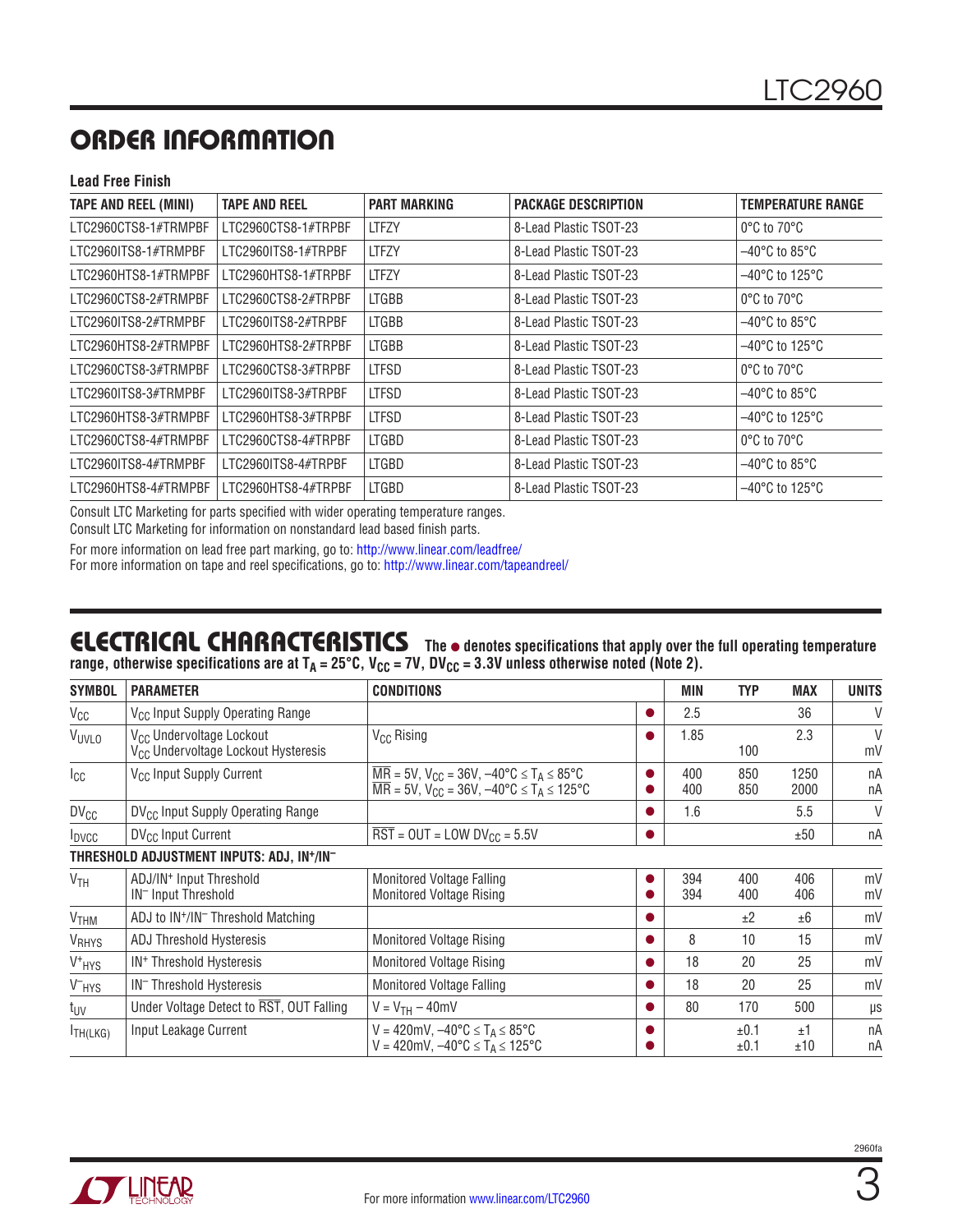## **ELECTRICAL CHARACTERISTICS** The  $\bullet$  denotes specifications that apply over the full operating temperature

range, otherwise specifications are at T<sub>A</sub> = 25°C, V<sub>CC</sub> = 7V, DV<sub>CC</sub> = 3.3V unless otherwise noted (Note 2).

| <b>SYMBOL</b>                 | <b>PARAMETER</b>                    | <b>CONDITIONS</b>                                                                                                            |           | MIN                 | <b>TYP</b>       | <b>MAX</b>         | <b>UNITS</b>   |  |
|-------------------------------|-------------------------------------|------------------------------------------------------------------------------------------------------------------------------|-----------|---------------------|------------------|--------------------|----------------|--|
| <b>CONTROL INPUTS: MR, RT</b> |                                     |                                                                                                                              |           |                     |                  |                    |                |  |
| $V_{\text{RT}}$               | Control Input Threshold RT          |                                                                                                                              |           | 0.4                 |                  | 1.4                | V              |  |
| <b>V<sub>MR</sub></b>         | Control Input Threshold MR          |                                                                                                                              |           | 0.4                 |                  | 1.4                | $\vee$         |  |
| t <sub>PW</sub>               | MR Minimum Detectable Pulse Width   |                                                                                                                              |           | 20                  |                  |                    | $\mu s$        |  |
| t <sub>PD</sub>               | Propagation Delay to RST Falling    | <b>Manual Reset Falling</b>                                                                                                  |           |                     | $\overline{7}$   | 20                 | μs             |  |
| <b>V<sub>MR</sub></b>         | Manual Reset Open Voltage           | $\overline{\text{MR}}$ Open, $\overline{\text{MR}}$ Load = 100nA                                                             | $\bullet$ | 2.6                 |                  | 4                  | V              |  |
| <b>IMR</b>                    | <b>Manual Reset Low Current</b>     | $\overline{\text{MR}}$ = 400mV, $V_{\text{CC}} \geq 2.5V$                                                                    |           | $-0.35$             | $-1$             | $-3$               | μA             |  |
| $I_{LK}$                      | Input Leakage Current               | $RT = 15V$<br>$\overline{\text{MR}} = 15V$                                                                                   |           |                     |                  | ±100<br>±100       | nA<br>nA       |  |
|                               | STATUS OUTPUTS: RST, OUT            |                                                                                                                              |           |                     |                  |                    |                |  |
| $V_{OL}$                      | Voltage Output Low                  | $V_{CC}$ = 1.2V, I = 10µA (LTC2960-1/LTC2960-3)<br>$V_{\text{CC}} = 3V, I = 500 \mu A$                                       | $\bullet$ |                     | 25<br>100        | 100<br>400         | mV<br>mV       |  |
| $V_{OH}$                      | Voltage Output High                 | l = -100µA (LTC2960-3/LTC2960-4)                                                                                             | $\bullet$ | $0.7 \cdot DV_{CC}$ |                  |                    | V              |  |
| $I_{OH}$                      | Leakage Current, Output High        | $V = 5.5V$<br>$V = 15V (LTC2960-1/LTC2960-2)$<br>$V = 5.5V$ , $DV_{CC} = GND$                                                |           |                     |                  | ±50<br>±100<br>±50 | nA<br>nA<br>nA |  |
| Isc                           | <b>Output Short-Circuit Current</b> | $\overline{\text{RST}}$ = GND DV <sub>CC</sub> = 6V (LTC2960-3/ LTC2960-4)<br>$OUT = GND DV_{CC} = 6V (LTC2960-3/LTC2960-4)$ | $\bullet$ | 0.8<br>0.8          |                  | 3<br>3             | mA<br>mA       |  |
| t <sub>RST</sub>              | <b>Reset Timeout Period</b>         | LTC2960-3/LTC2960-4<br><b>RT</b> Input High<br><b>RT</b> Input Low                                                           | 0         | 140<br>140<br>10    | 200<br>200<br>15 | 280<br>280<br>25   | ms<br>ms<br>ms |  |

**Note 1:** Stresses beyond those listed under Absolute Maximum Ratings may cause permanent damage to the device. Exposure to any Absolute Maximum Rating condition for extended periods may affect device reliability and lifetime.

**Note 2.** All currents into pins are positive; all voltages are referenced to GND unless otherwise noted.

# Typical Performance Characteristics









2960fa **O LINEAR**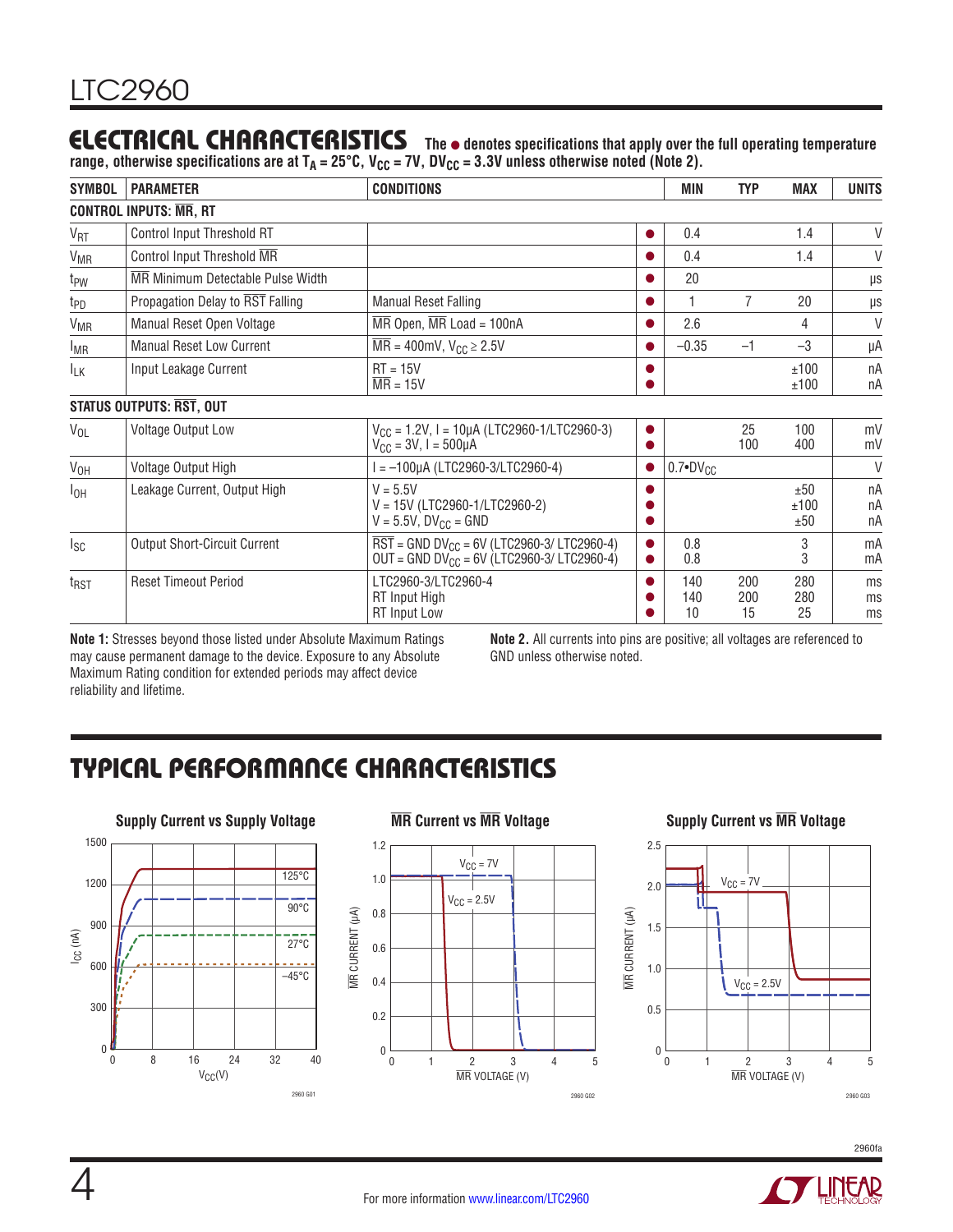## Typical Performance Characteristics



2960fa

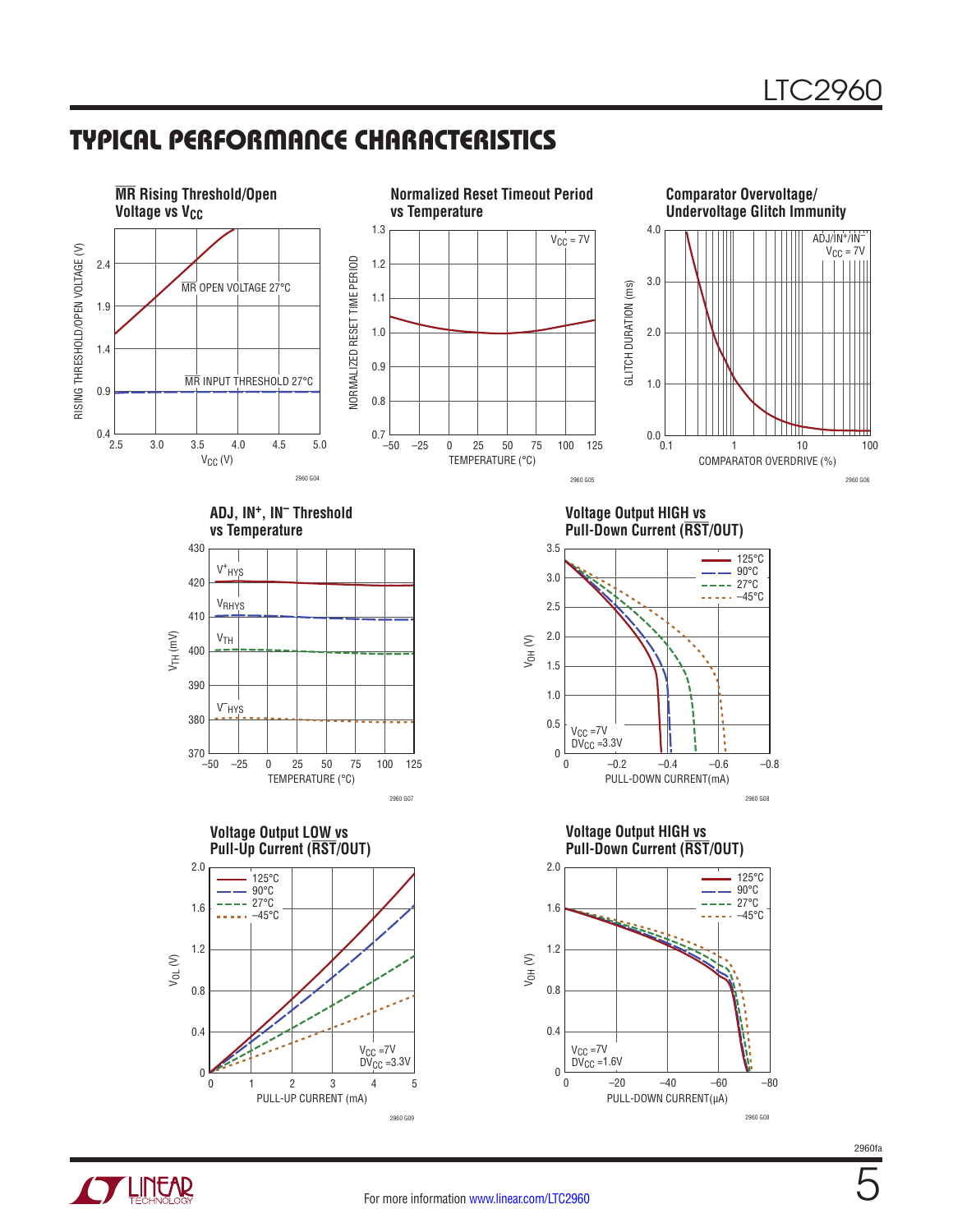## Pin Functions

**ADJ:** Reset Threshold Adjustment Input. Tie to resistive divider to configure desired reset threshold.

**DV<sub>CC</sub>:** (LTC2960-3/LTC2960-4) Logic Supply Input. Used for setting the logic swing of the RST and OUT outputs. Useful for interfacing with logic voltages different from  $V_{\text{CC}}$ . Bypass DV<sub>CC</sub> with 0.1µF to GND. Grounding DV<sub>CC</sub> allows OUT and RST to act as open drain outputs.

**Exposed Pad (DFN Only):** Exposed pad may be left floating or connected to device ground.

**GND:** Device ground.

**IN–:** (LTC2960-2/LTC2960-4) IN– Threshold Adjustment Input. Tie to resistive divider to configure required threshold. Tie to GND if unused.

**IN+:** (LTC2960-1/LTC2960-3) IN+ Threshold Adjustment Input. Tie to resistive divider to configure required threshold. Tie to GND if unused.

**MR:** Manual Reset Input. Attach a push-button switch or logic signal between this input and ground. A logic low on this input pulls RST low. When the MR input returns to logic high, RST returns high after a reset timeout period has expired. Leave open if unused.

**OUT:** (LTC2960-1/LTC2960-3) Pulls low when monitored voltage falls below the IN<sup>+</sup> threshold. Released when the IN+ voltage rises above its threshold by 5%. For the LTC2960-3, OUT is driven by DV $_{\rm CC}$  when logic high. OUT is open drain if  $DV_{CC}$  is grounded. Leave open if unused. (LTC2960-2/LTC2960-4) OUT pulls low when the monitored voltage rises above the IN<sup>-</sup>threshold. Released when monitored voltage falls below IN– threshold by 5%. For the LTC2960-4, OUT is driven to  $DV_{CC}$  for a logic high. OUT is open drain if  $DV_{CC}$  is grounded. Leave open if unused.

**RST:** Reset Output. Pulls low when monitored voltage falls below the reset (ADJ) threshold. RST is released after monitored voltage exceeds the reset threshold plus 2.5% hysteresis and after reset timeout period has expired. For the LTC2960-3/LTC2960-4,  $\overline{\text{RST}}$  is driven to DV<sub>CC</sub> for a logic high.  $\overline{\text{RST}}$  is open drain if DV<sub>CC</sub> is grounded. Leave open if unused.

**RT:** (LTC2960-1/LTC2960-2) Reset Timeout Period Selection Input. Tie to GND for 15ms delay. Tie to  $V_{CC}$  for 200ms delay.

**V<sub>CC</sub>:** Power Supply Input. When V<sub>CC</sub> falls below the falling UVLO threshold, the outputs are pulled low. If  $V_{CC}$  falls below 1.2V the logic state of the outputs cannot be guaranteed. Bypass  $V_{CC}$  with 0.1µF to GND. Use appropriate voltage rating for bypass capacitor.

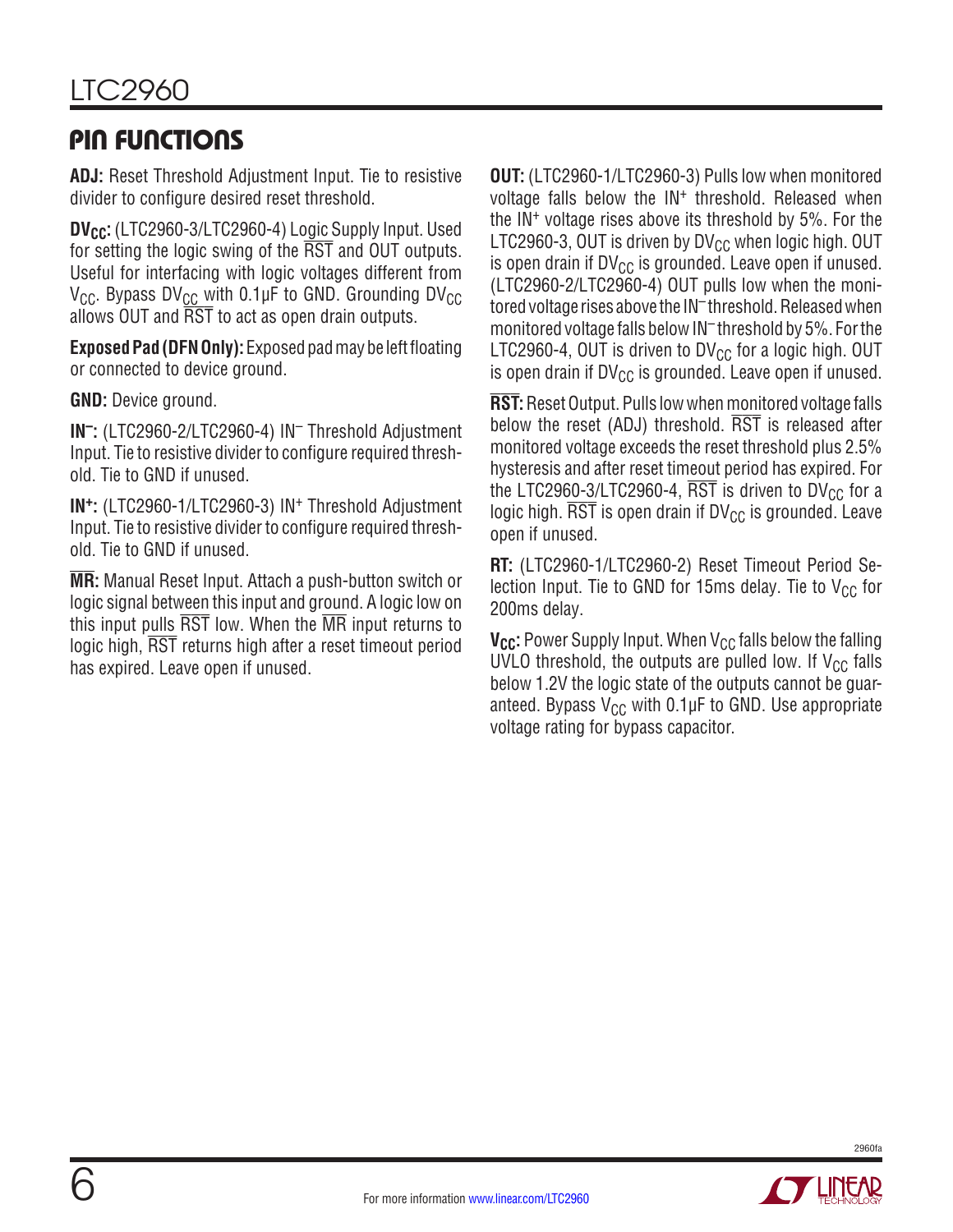## Block Diagram



# Timing Diagram



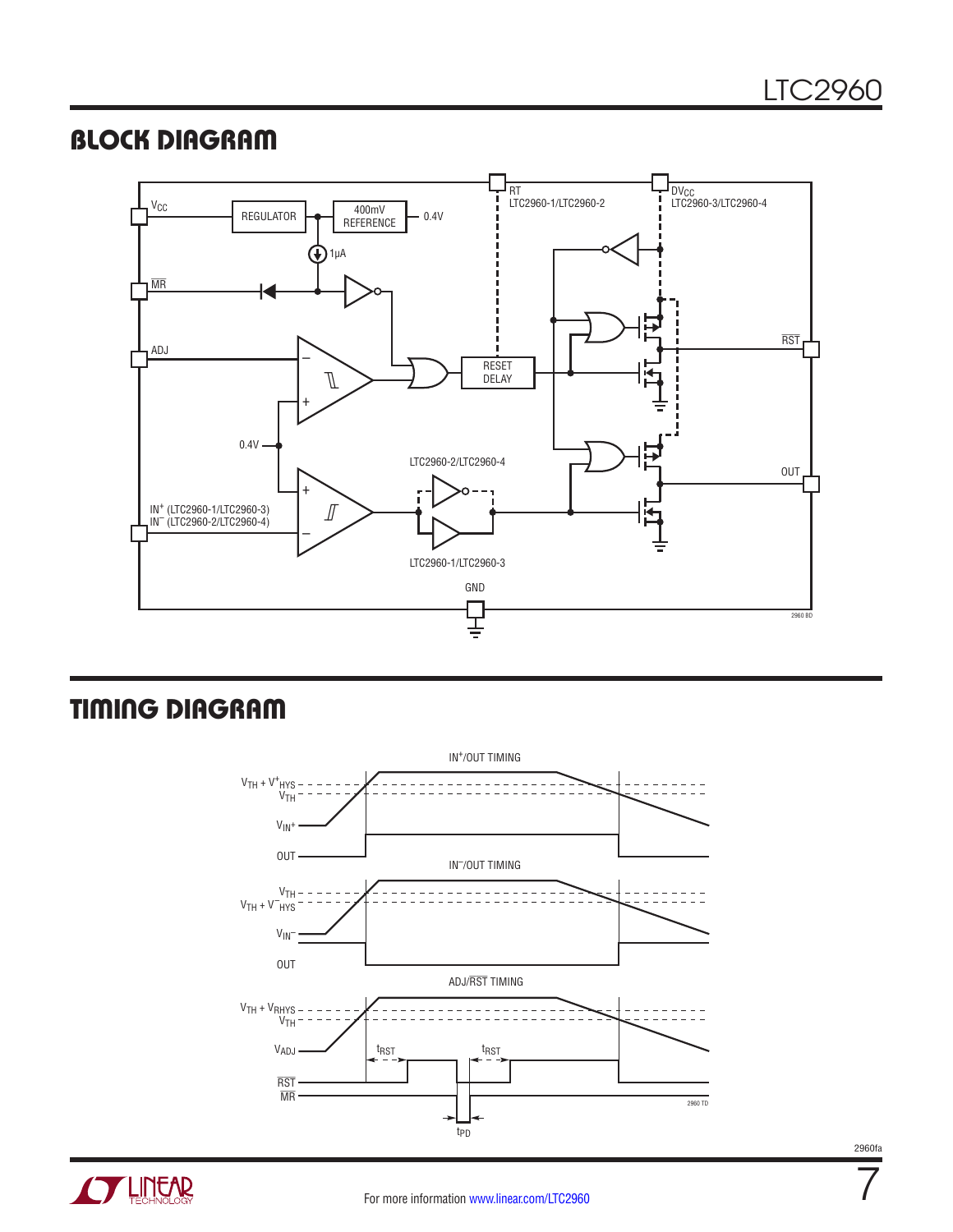#### **VOLTAGE MONITORING**

The LTC2960 is a voltage supervisor with a wide operating voltage range up to 36V with only 850nA quiescent current. The supervisor has two outputs, RST and OUT that provide voltage monitoring capabilities for system power-up, power-downandbrown-out conditions. Built-inhysteresis and a reset timeout period ensure that fluctuations due to load transients or supply noise do not cause chattering of the status outputs. The LTC2960 can provide reset and voltage status signals to a microprocessor based system or can alternatively be used as an Under Voltage Lock Out (UVLO) for DC/DC switchers or LDOs for control over a battery operated system.

If the monitored voltage drops below the reset threshold, RST pulls low until the ADJ input rises above 0.4V plus 2.5% hysteresis. An internal reset timer delays the return of the RST output to a high state to provide monitored voltage settling and initialization time. The RST output is typically connected to a processor reset input.

If the monitored supply voltage falls to the IN+ (LTC2960-1/ LTC2960-3) threshold, the spare comparator pulls OUT low. OUT remains low until the IN<sup>+</sup> input rises above 0.4V plus 5% hysteresis. OUT is typically used to signal preparation for controlled shutdown. For example, the OUT output may be connected to a processor nonmaskable interrupt (NMI). Upon interrupt, the processor begins shutdown procedures such as supply sequencing and/or storage/ erasure of system state in nonvolatile memory.

If the monitored supply voltage rises to the IN– threshold (LTC2960-2/LTC2960-4), the spare comparator pulls OUT low. OUT remains low until the IN– falls below 0.4V minus 5% hysteresis. The LTC2960-2/LTC2960-4 operates as an undervoltage and overvoltage monitor.

Few, if any, external components are necessary for reliable operation. However, a decoupling capacitor between  $V_{CC}$ and ground is recommended (0.01µF minimum). Use a capacitor with a compatible voltage rating.

### **THRESHOLD CONFIGURATION**

The LTC2960 monitors voltage applied to its inputs  $IN^+/IN^$ and ADJ. A resistive divider connected between a monitored voltage and ground is used to bias the inputs. Figure 1 demonstrates how the inputs can be made dependent upon a single voltage (V1). Only three resistors are required. To calculate their values, specify desired falling reset  $(V_R)$ and  $IN^+(V_{IN^+})$  thresholds with  $V_{IN^+} > V_R$ . For example:

$$
V_{IN^+} = 6.4V, V_R = 6V
$$



**Figure 1. Configuration for Single Voltage Monitoring**

The solution for R1, R2 and R3 provides three equations and three unknowns. Maximum resistor size is governed by maximum input leakage current. For the LTC2960, the maximum input leakage current below 85°C is 1nA. For a maximum error of 1% due to both input currents, the resistor divider current should be at least 100 times the sum of the leakage currents, or 0.2µA. If the total divider resistance is chosen arbitrarily to be  $8M\Omega$ , such as in this example, then the current is 750nA at the reset threshold. This results in a leakage current error well below 1%. For  $R_{SUM} = 8M\Omega$ , then:

 $R_{SIM} = R1 + R2 + R3$ 

Both the falling reset and  $IN<sup>+</sup>$  thresholds are 0.4V, so:

$$
R1 = \frac{V_{TH} \cdot R_{SUM}}{V_{IN^+}} = \frac{0.4V \cdot 8M\Omega}{6.4V} = 500k
$$

The closest 1% value is 499k. R2 can be determined from:

$$
R2 = \frac{V_{TH} \cdot R_{SUM}}{V_R} - R1 = \frac{0.4V \cdot 8M\Omega}{6V} - 499k
$$
  
R2 = 34.33k

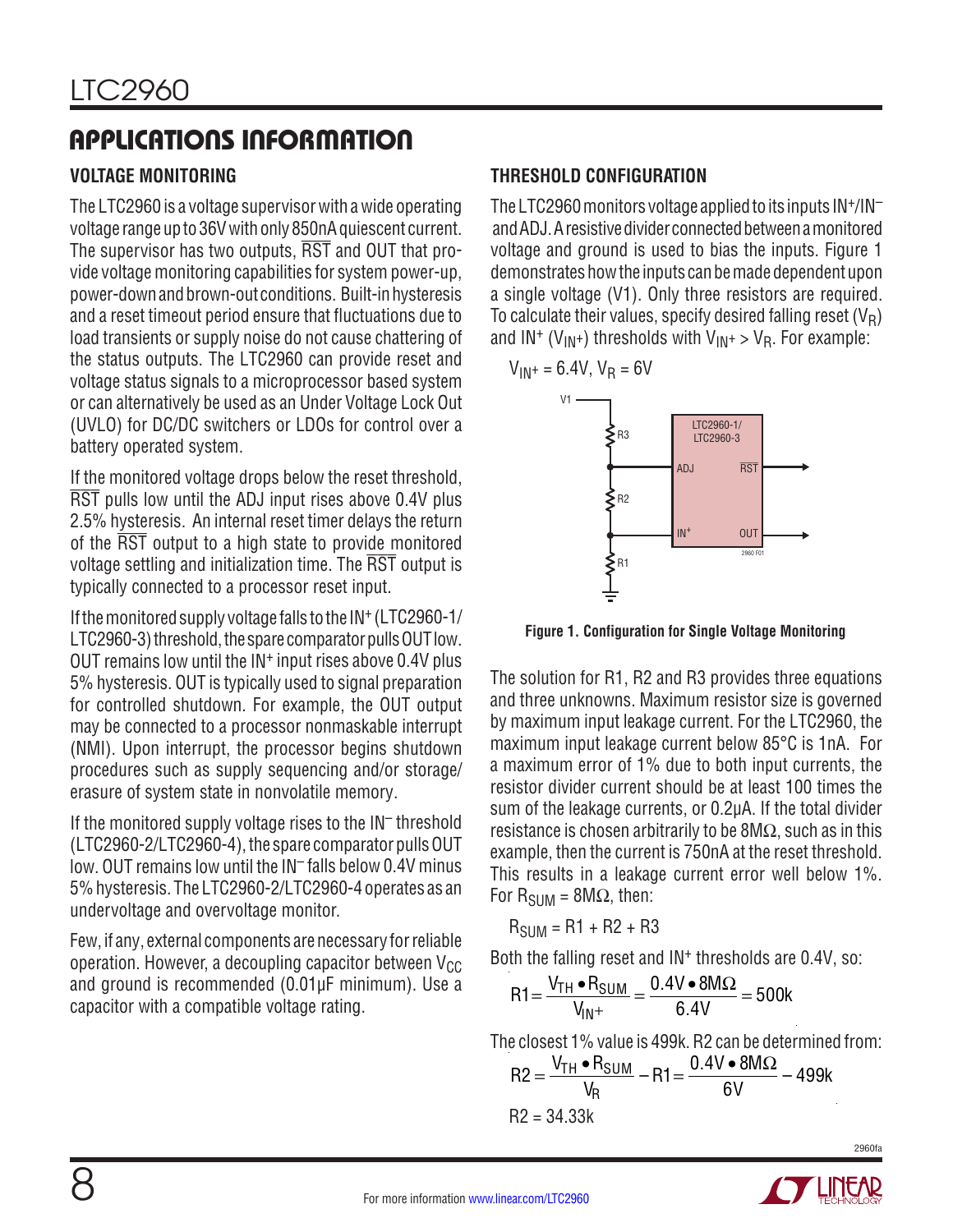The closest 1% resistor value is 34k. R3 is easily obtained from:

 $R3 = R<sub>SIIM</sub> - R1 - R2 = 8M - 499k - 34k$ 

 $R3 = 7.467M\Omega$ 

The closest 1% resistor value is  $7.5M\Omega$ . Plugging the standard values back into the equations yields the design values for the falling reset and IN<sup>+</sup> voltages:

 $V_{IN}$  = 6.4V,  $V_{RST}$  = 6.028V

Figure 2 demonstrates how the inputs can be biased to monitor two voltages (V1, V2). In this example, four resistors are required. Calculate each divider ratio for the desired falling threshold  $(V_{FT})$  using:

$$
\frac{RnB}{RnA} = \frac{V_{FT}}{V_{TH}} - 1 = \frac{V_{FT}}{0.4V} - 1
$$

In Figure 2, OUT is tied back to the  $\overline{MR}$  input, making the state of the  $\overline{\text{RST}}$  output dependent upon both V1 and V2. If V1 and V2 are both above the configured falling threshold plus hysteresis, RST is allowed to pull high. If independent operation of the status outputs is desired, simply omit the OUT and MR connection.



**Figure 2. Dual Voltage Monitoring**

### **SELECTING OUTPUT LOGIC STYLE**

The LTC2960 status outputs are available in two options: open-drain (LTC2960-1/LTC2960-2) or active pull-up with the DV<sub>CC</sub> pin replacing the RT pin (LTC2960-3/LTC2960-4). The open-drain option allows the outputs to be pulled up to a user defined voltage up to 36V with a resistor. The open-drain pull-up voltage may be greater than  $V_{CC}$ . Select a resistor compatible with desired output rise time and load current specifications. Figure 3 demonstrates typical LTC2960-1 OUT output behavior. When the status outputs are low, power is dissipated in the pull-up resistors.



Figure 3. OUT vs V<sub>CC</sub> (LTC2960-1) Externally Configured for **6V Threshold with RST Tied to VCC Through Pull-Up Resistor**

The outputs of both the LTC2960-3 and LTC2960-4 can be configured as either low voltage active pull-up or opendrain. This is done by tying the  $DV_{CC}$  pin to either a supply or GND. Using the active pull-up configuration,  $DV_{CC}$  tied to a supply, lowers power dissipation by eliminating the static current drawn by pull-up resistors when the outputs are low and improves output rise time. In Figure 4(a), an LTC2960-3 has active pull-up outputs configured by tying  $DV_{CC}$  to a 1.6V to 5.5V supply. In Figure 4(b), the LTC2960-3 has open-drain outputs configured by tying the DV $_{CC}$  pin to ground. When  $DV_{CC}$  is connected to ground both outputs are open-drain and pull-up resistors are required.

Some applications require RST and/or OUT outputs to be valid with  $V_{CC}$  down to ground when DV $_{CC}$  is tied to  $V_{\text{CC}}$ . Active pull-up satisfies this requirement with the addition of an optional external resistor from the output to ground. The resistor provides a path for leakage currents, preventing the output from floating to undetermined voltages when connected to high impedance (such as CMOS logic inputs). The resistor value should be small enough to provide effective pull-down without excessively loading the



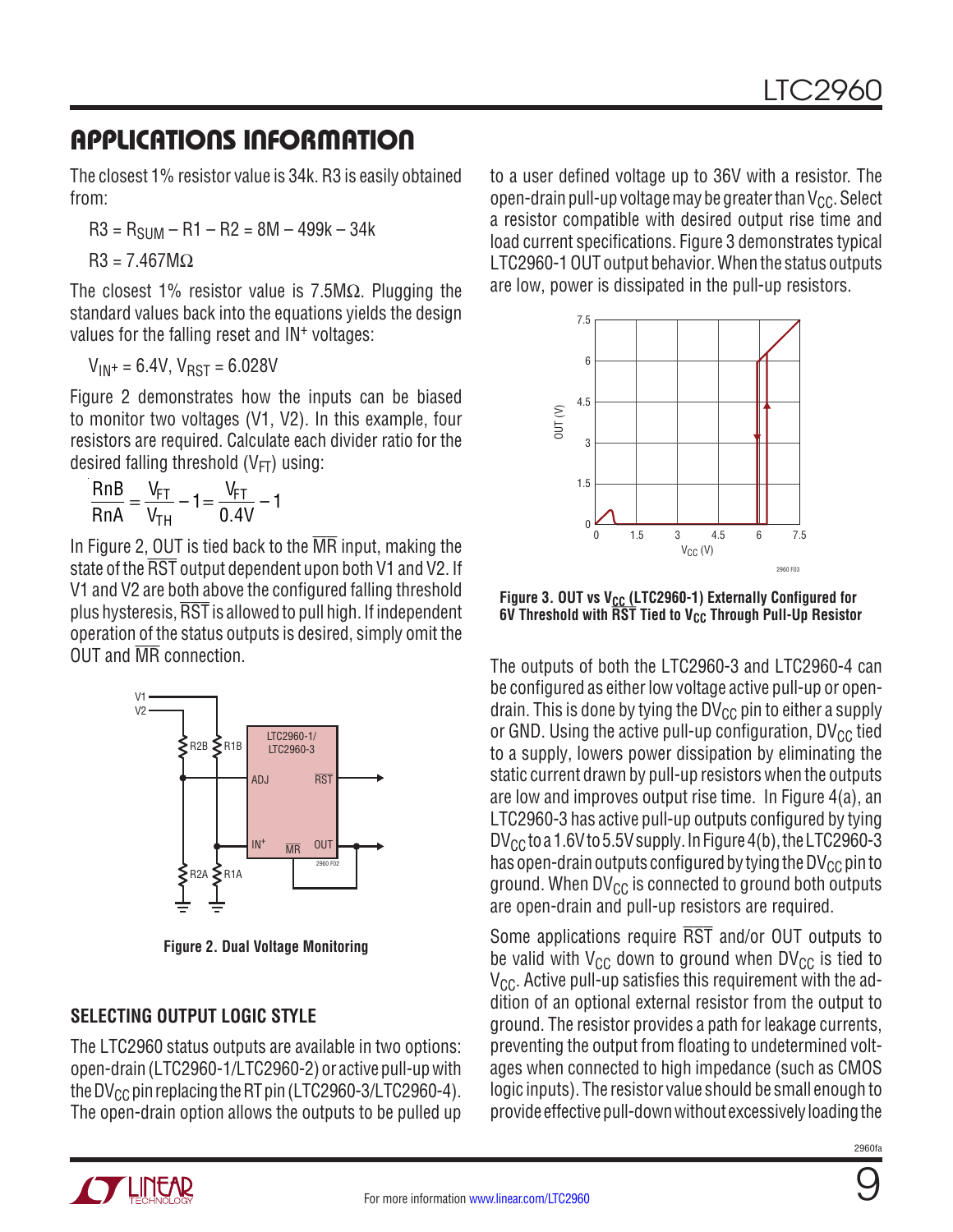pull-up circuitry. A 100k resistor from output to ground is satisfactory for most applications. When the status outputs are high, power is dissipated in the pull-down resistors.

If  $V_{CC}$  falls below the falling UVLO threshold, the outputs are pulled to ground. The outputs are guaranteed to stay low for  $V_{CC} \ge 1.2V$  regardless of the output logic configuration. When  $V_{CC}$  < 1.2V, the active pull-up output behaves similarly to an open-drain output with a pull-up resistor.



**Figure 4. LTC2960-3 (LTC2960-4) RST and OUT Outputs Are Configurable as Push-Pull or Open-Drain**

#### **MANUAL RESET INPUT**

When ADJ is above its reset threshold and the manual reset input ( $\overline{MR}$ ) is pulled low, the  $\overline{RST}$  output is forced low. RST remains low for the selected reset timeout period after the manual reset input is released and pulled high. The manual reset input is pulled up internally through a 1µA current source to an internal bias voltage (see Electrical Characteristics). If external leakage currents have the ability to pull down the manual reset input below its logic threshold, a pull-up resistor placed between  $V_{CC}$  and  $\overline{\text{MR}}$  is a solution to this issue. The  $\overline{\text{MR}}$  input can be pulled to 36V maximum and will not affect the internal circuitry. Input  $\overline{MR}$  is often pulled down through the use of a pushbutton switch.

### **SELECTING THE RESET TIMEOUT PERIOD**

Use the RT input (LTC2960-1/ LTC2960-2) to select between two fixed reset timeout periods. Connect RT to ground for a 15ms timeout. Connect RT to  $V_{CC}$  for a 200ms timeout. The reset timeout period occurs after the ADJ input is driven above threshold and the  $\overline{\text{MR}}$  input transitions above its logic threshold. After the reset timeout period, the RST output is allowed to pull up to a high state as shown in Figure 5. The RT input is replaced by the  $DV_{CC}$ input in the LTC2960-3/LTC2960-4 options and the reset timeout period defaults to 200ms.



**Figure 5. Selectable Reset Timeout Period**

#### **EXTERNAL HYSTERESIS**

The LTC2960 IN<sup>+</sup> comparator hysteresis is 20mV (V<sup>+</sup><sub>HYS</sub>), or 5% referred to  $V<sub>TH</sub>$ . Certain applications require more than the built-in native hysteresis. The application schematic in Figure 6 adds one additional resistor (R6) to a typical attenuator network. The procedure below is used to determine a value for R6 to provide an increase over the native hysteresis. In this example, it is desired to double the native hysteresis from 300mV to 600mV and achieve a falling threshold of 6V.

Before including R6, the rising threshold  $(V_R)$  is 6.293V while the falling threshold ( $V_F$ ) is 5.993V. The hysteresis referred to  $V_A$  is calculated from:

$$
V_{H YST(VA)} = V_{PHYS} \left( 1 + \frac{R4}{R5} \right) = 20 \text{mV} \cdot 15 = 300 \text{mV}
$$

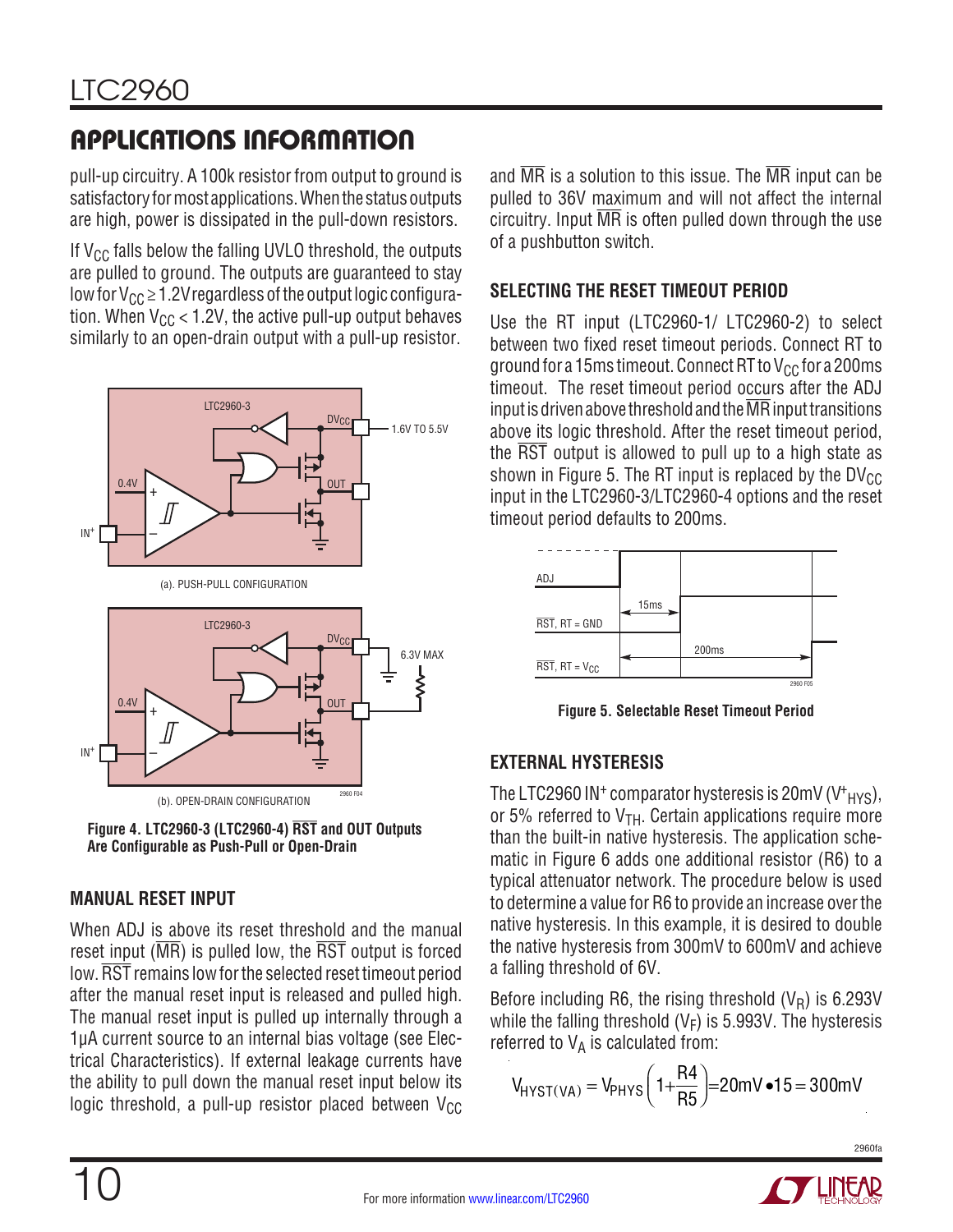

**Figure 6. External Hysteresis**

The addition of R6 allows OUT to sink or source current to the summing junction at IN+. Neglecting internal switch resistances and providing that R6 >> R5, the externally modified hysteresis (referred to  $V_A$ ) becomes:

$$
V_{HEXT} \approx V_{HYS(VA)} + V_B \left(\frac{R4}{R6}\right)
$$

Since the amount of hysteresis is to be doubled, the second term in the above expression needs to be about 300mV. With a logic supply,  $V_B$ , equal to 3V, the ratio R4/ R6 should be about 0.1. Choosing R6 to be 6.81M satisfies the design criteria.

The addition of R6 modifies the rising and falling thresholds originally determined by R4 and R5. The modified rising threshold becomes:

$$
V_{R} = (V_{TH} + V^{+}_{HYS}) \cdot (1 + \frac{R4}{R5} + \frac{R4}{R6})
$$
  
= (400mV + 20mV) \cdot (1 + 13.98 + 0.1)  
= 6.3336V

It is apparent that the R4/R6 term does not affect the rising threshold significantly resulting in a change of only +0.645%. The falling threshold incorporating R6 is:

$$
V_F = V_{TH} \left( 1 + \frac{R4}{R5} + \frac{R4}{R6} \left( \frac{V_{TH} - V_B}{V_{TH}} \right) \right)
$$
  
= 0.4V \bullet (1 + 13.98 - 0.65) = 5.732V

The falling threshold can be restored to the original value by reducing the value of R5. Under the assumption that the addition of R6 has a negligible impact on the rising threshold, a new R4/R5 ratio can be calculated as shown:

$$
\frac{\text{R4}}{\text{R5}} = \frac{\text{V}_{\text{R}}}{\left(\text{V}_{\text{TH}} + \text{V}_{\text{HYS}}\right)} - 1 = \frac{6.6 \text{V}}{420 \text{mV}} - 1 = 14.71
$$

Given the ratio of R4/R5, the closest 1% resistor value for R5 is 46.4k. With the actual resistor values now known, the final thresholds can be calculated by plugging the values into the equations above for  $V_R$  and  $V_F$  to obtain:

$$
V_R = 6.626V, V_F = 6.010V, V_{H YST} = 616mV
$$

As a result of the added current component through R6 an error term exists that is a function of the pull-up voltage,  $V_B$  in Figure 6.

#### **Operation with Supply Transients over 40V and Hot Swapping**

The circuit in Figure 7(a) allows the LTC2960 to withstand high voltage transients. The magnitude of the voltage transients that can be absorbed is set by the voltage rating of RZ. A TT-IRC pulse-withstanding surface mount 1206 resistor with a nominal voltage rating of 200V is used. The external 30V Zener diode (Z1) and the 143k $\Omega$ current limiting resistor (RZ) protect the  $V_{IN}$  supply pin of the LTC2960. Note that there is a speed penalty which is the time constant determined by RZ and C1, 14.3ms in this example. If  $V_{IN}$  is below 30V, there is a voltage drop across RZ that is dependent on the quiescent current of the LTC2960 which is nominally less than 150mV but can be as high as 290mV if  $\overline{MR}$  is pulled low. The maximum voltage drop is determined by the maximum specified  $I_{CC}$ and MR pull-up currents. For conditions where the Zener conducts current, it can be biased in the microamp range owing to the low quiescent current of the LTC2960. For a supply voltage of 150V, the Zener is biased <1mA. When input pins are used to sense  $V_{IN}$ , the input pins ADJ/IN<sup>+</sup>/ IN<sup>-</sup>absolute maximum rating of 3.5V must not be exceeded.  $V_{IN}$  can be a maximum of 8.75x the lowest programmed threshold to satisfy this condition. For a maximum  $V_{IN}$  of 150V, the lowest programmable threshold is >17V.

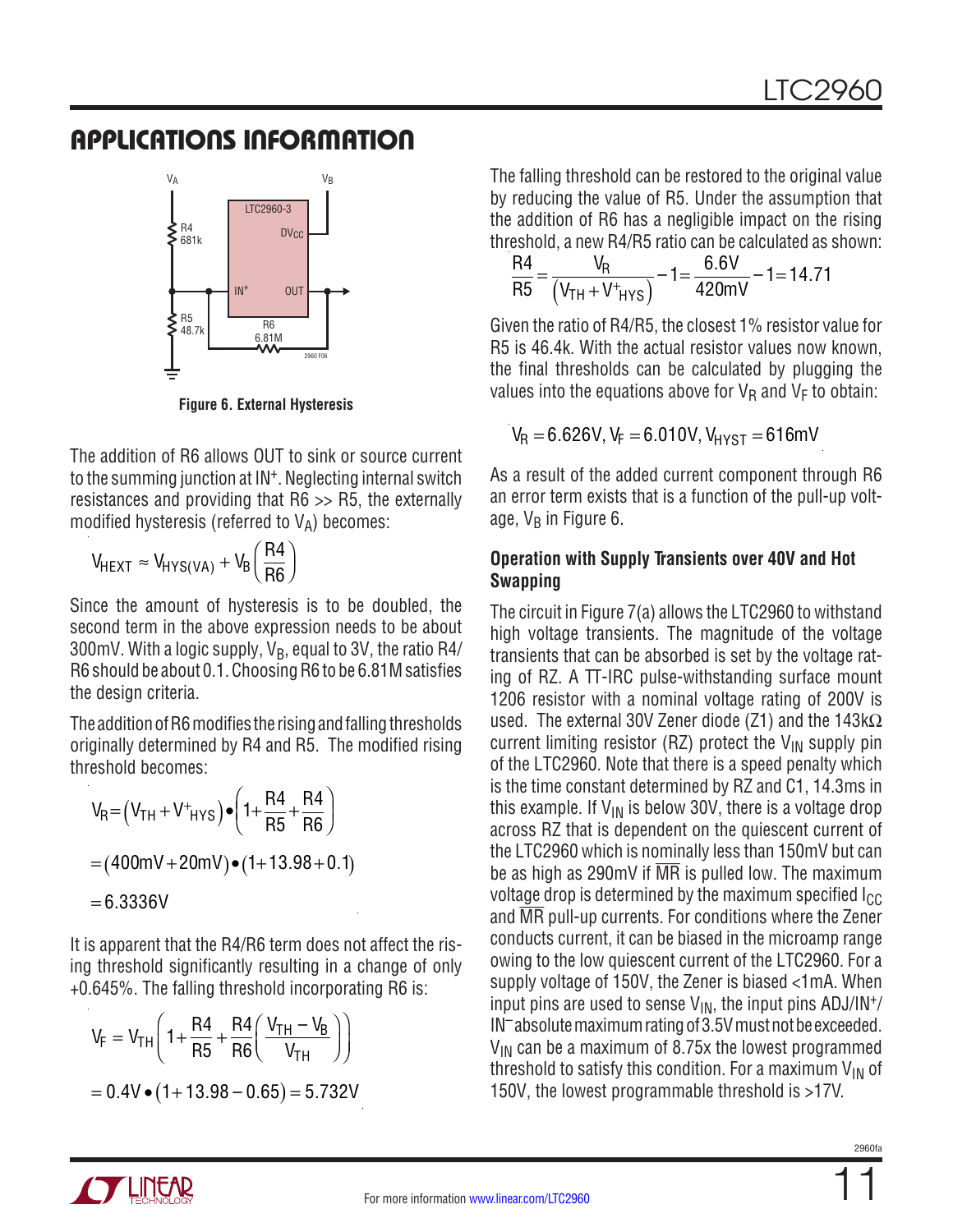When a supply voltage is abruptly connected to the input resonant ringing can occur as a result of series inductance. The peak voltage could rise to 2x the input supply but in practice can reach 2.5x if a capacitor with a strong voltage coefficient is present. If a 12V supply is hot plugged the resulting ringing could reach the abs max of  $V_{CC}$ . Any circuit with an input of more than 7V should be scrutinized for ringing. Circuit board trace inductances of as little as 10nH can produce significant ringing.

One effective means to eliminate ringing is to include a 10–100 $\Omega$  resistance in series with the supply input before the V<sub>CC</sub> capacitor shown in Figure 7(b). This provides damping for the resonant circuit but imposes a time constant to  $V_{\text{CC}}$ . In Figure 7(b), the time constant of RS and C1 is 2 $\mu$ s.



**Figure 7. Operation with High Voltage Transients and Hot Swapping**



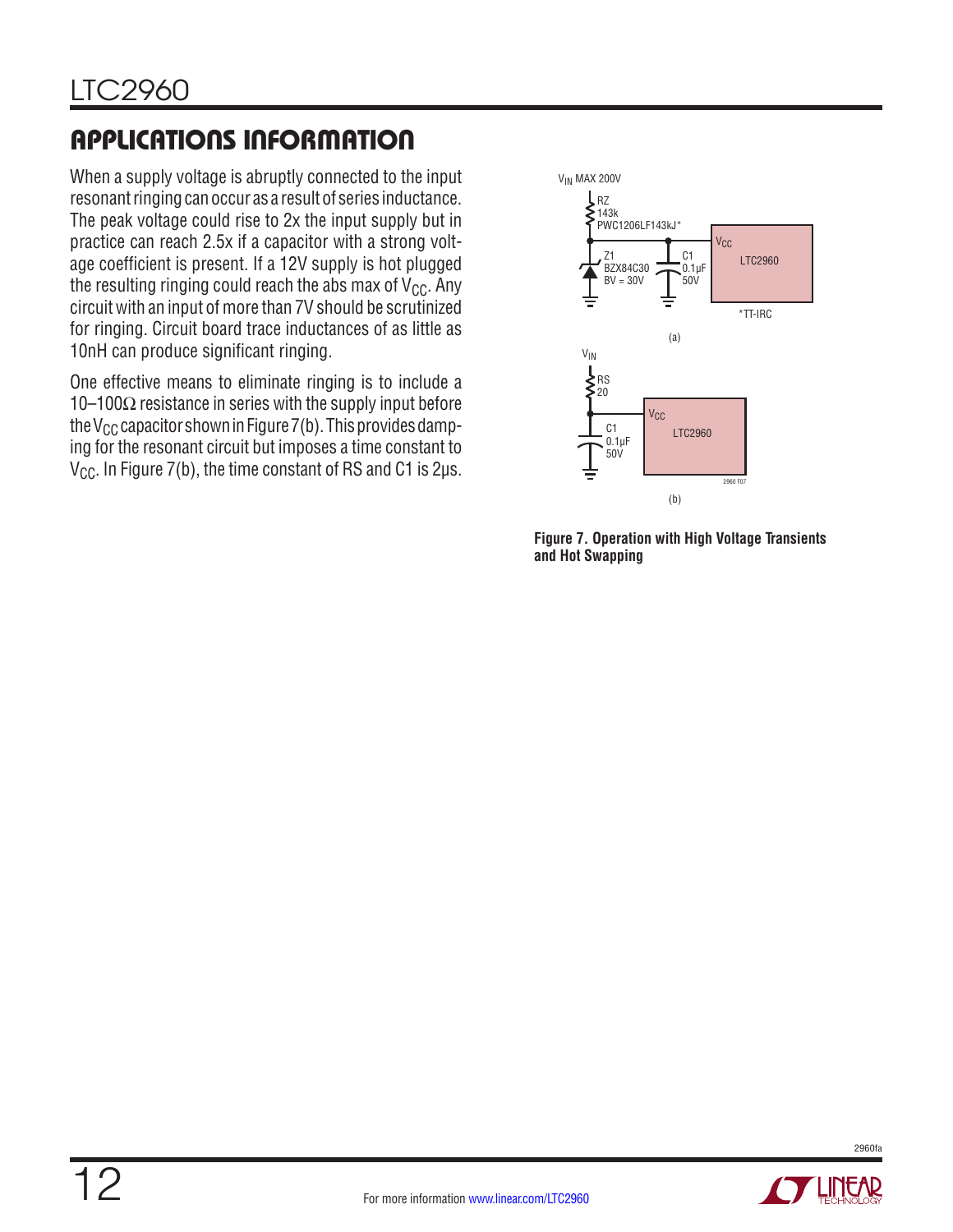## Typical Applications

#### **Configurable Regulator UVLO and Low Battery Indicator**

In the circuit of Figure 8, the high voltage open drain OUT output is used as a configurable UVLO signal for a switching regulator. A Li-Ion battery can contain protection circuitry that open circuits its terminals through an

internal switch when it reaches 2.5V. With a threshold of 5.537V the LTC2960 OUT output disables the load before this occurs in order to prevent damage to the batteries. In addition to the UVLO signal, the LTC2960 provides a low battery indicator for the system. Figure 9 shows an alternative arrangement in which the LTC2960 monitors the output of the 3.3V regulator to provide a reset signal.









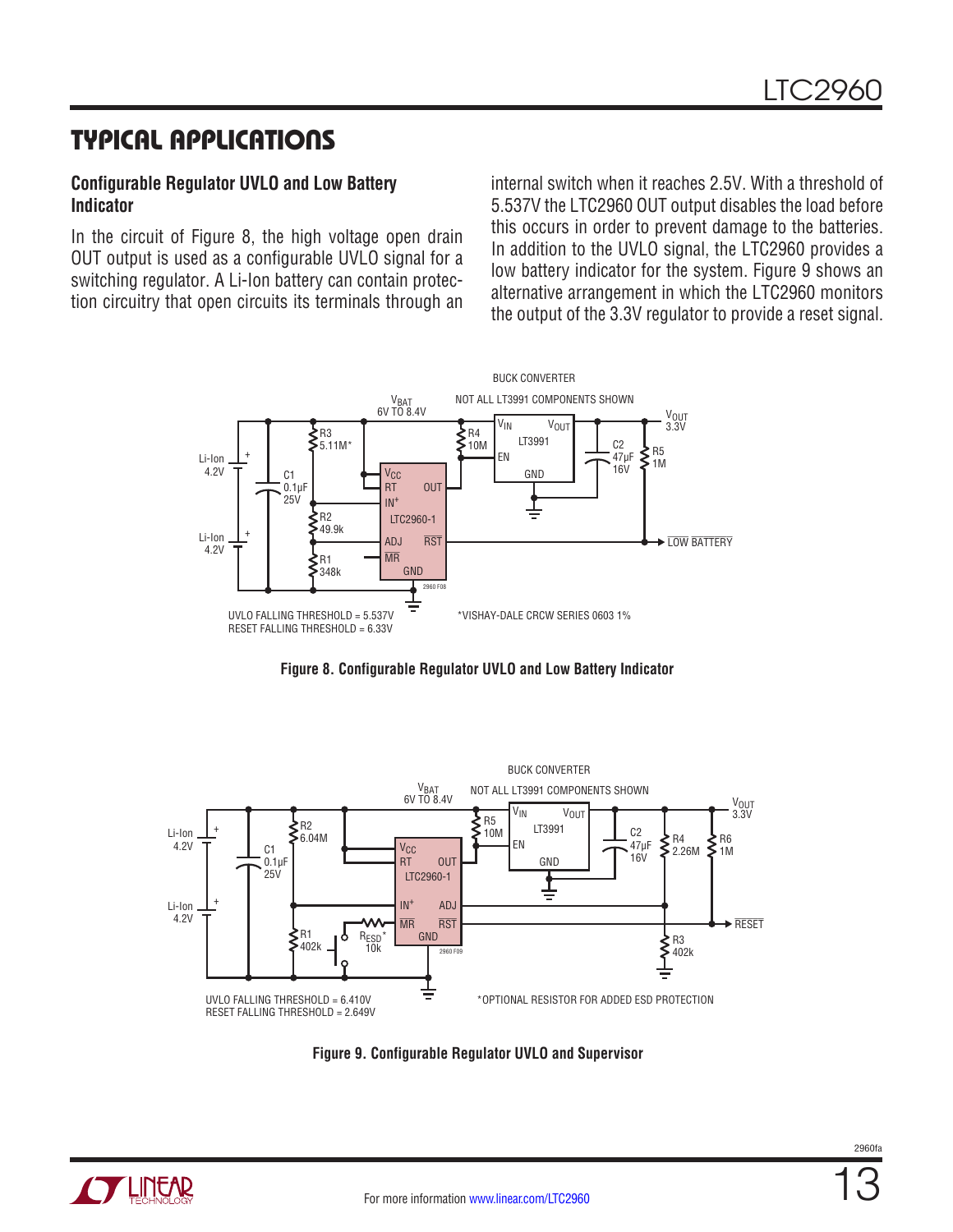# Typical Applications

The LTC2960-2 in Figure 10 is yet another way to prevent excessive discharge of a battery. The high voltage OUT output is used to drive the gate of a PMOS switch to interrupt the path to  $V_{\text{OUT}}$  in the event of an undervoltage condition. When the battery stack voltage is above the IN– rising threshold of 5.972V, the PMOS switch is turned on. The LTC2960-2 also supervises  $V_{OUT}$  to provide a low battery signal as an early warning of impending shutdown. A 10k resistor is included in series with the  $V_{CC}$  pin to limit current in the event of a reverse battery condition. In all three examples, the load drops to <2.5µA typically and excessive battery drain is prevented.

#### **Automotive Supervisor (LTC2960 H-Grade)**

The circuit in Figure 11 uses the LTC2960-3 (H-grade) as a low voltage supervisor capable of operating in temperatures up to 125°C in automotive environments. The LT4356 surge stopper limits  $V_{IN}$  to 27V under the alternator load







**Figure 11. Automotive Supervisor**

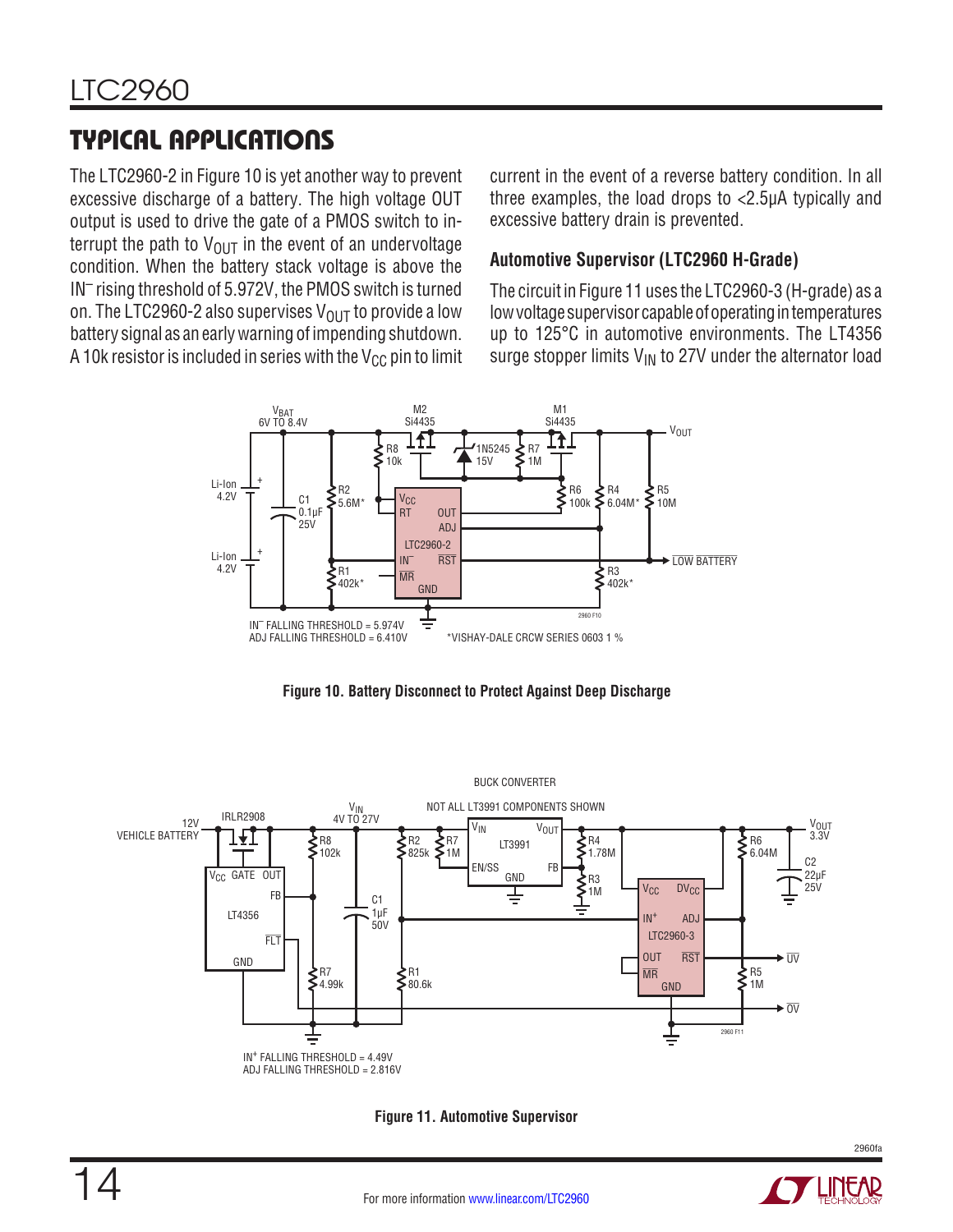## Typical Applications

dump condition. The LT3991 buck regulator in conjunction with the LTC2960 draw <10µA quiescent current for no load, which limits the drain on the vehicle battery even after long periods of inactivity.

#### **Window Comparator for High Voltage Input**

The LTC2960-4 can be configured as a window comparator to monitor high voltage supplies or battery stacks as shown in Figure 12. A fault signal is generated if  $V_{IN}$  is out of regulation. The OUT output of the LTC2960-4 is fed back into the MR input to drive the RST output. A micropower LDO provides bias to the active pull-up  $DV_{CC}$  supply for low static current draw in the outputs.

#### **Micropower Power Supply Sequencer and Supervisor**

Figure 13 illustrates multiple uses for the LTC2960 in a power supply system. U1 is a power supply sequencer whose  $IN^+$  input monitors  $V_{IN}$  and enables the 5V switching regulator. The ADJ input monitors the output of the 5V switching regulator and enables the 1.8V LDO after a 16ms Reset Timeout Period. U2 is a supervisor monitoring the 5V and 1.8V outputs. The OUT output by virtue of the MR pin, keeps the RST output low until the 1.8V supply is ready.



**Figure 12. Window Comparator for High Voltage Input**



 $2960f$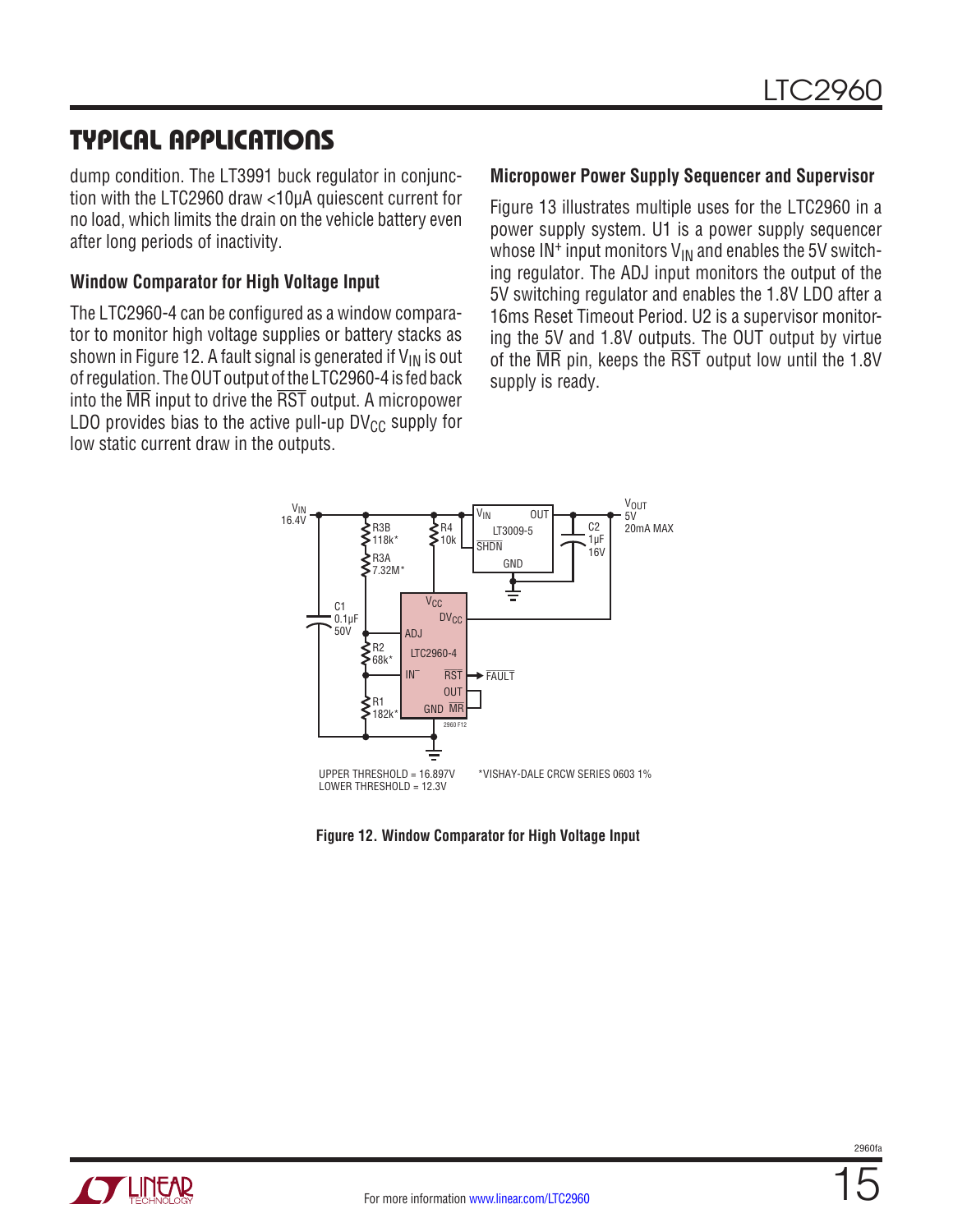## Package Description

**Please refer to http://www.linear.com/designtools/packaging/ for the most recent package drawings.**



- 
- 2. DRAWING NOT TO SCALE
- 3. DIMENSIONS ARE INCLUSIVE OF PLATING
- 
- 5. MOLD FLASH SHALL NOT EXCEED 0.254mm
- 6. JEDEC PACKAGE REFERENCE IS MO-193

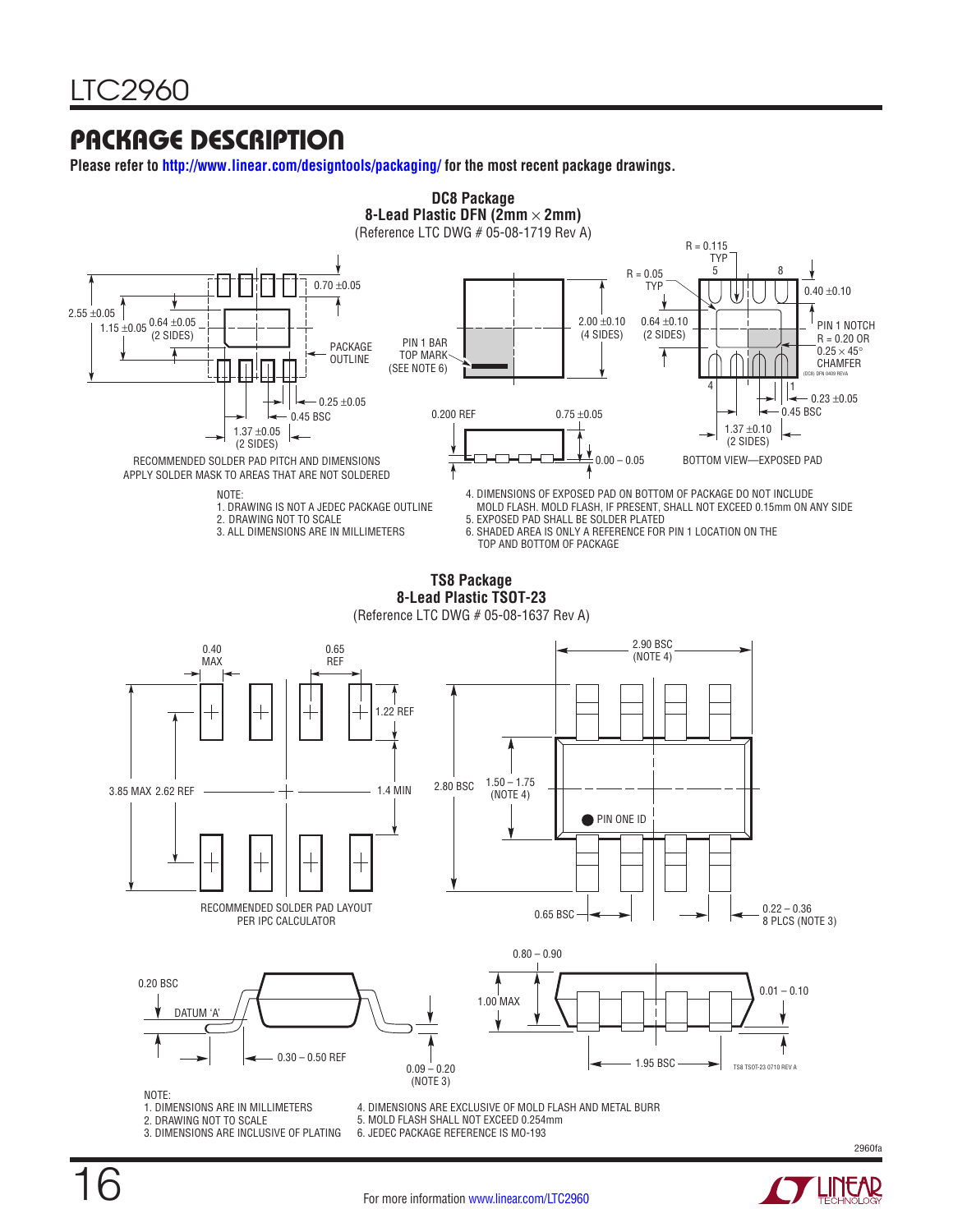## Revision History

| <b>REV</b> | <b>DATE</b>                        | ПF<br><b>WOLF</b>                                                       | <b>NUMBER</b><br><b>PAGE</b> |
|------------|------------------------------------|-------------------------------------------------------------------------|------------------------------|
|            | 1 N 1 1 N<br>$\mathcal{L}I$<br>. . | Inverted OUT<br>⊺ waveform in IN <sup>−</sup> /OUT<br>Timina<br>Diagram |                              |

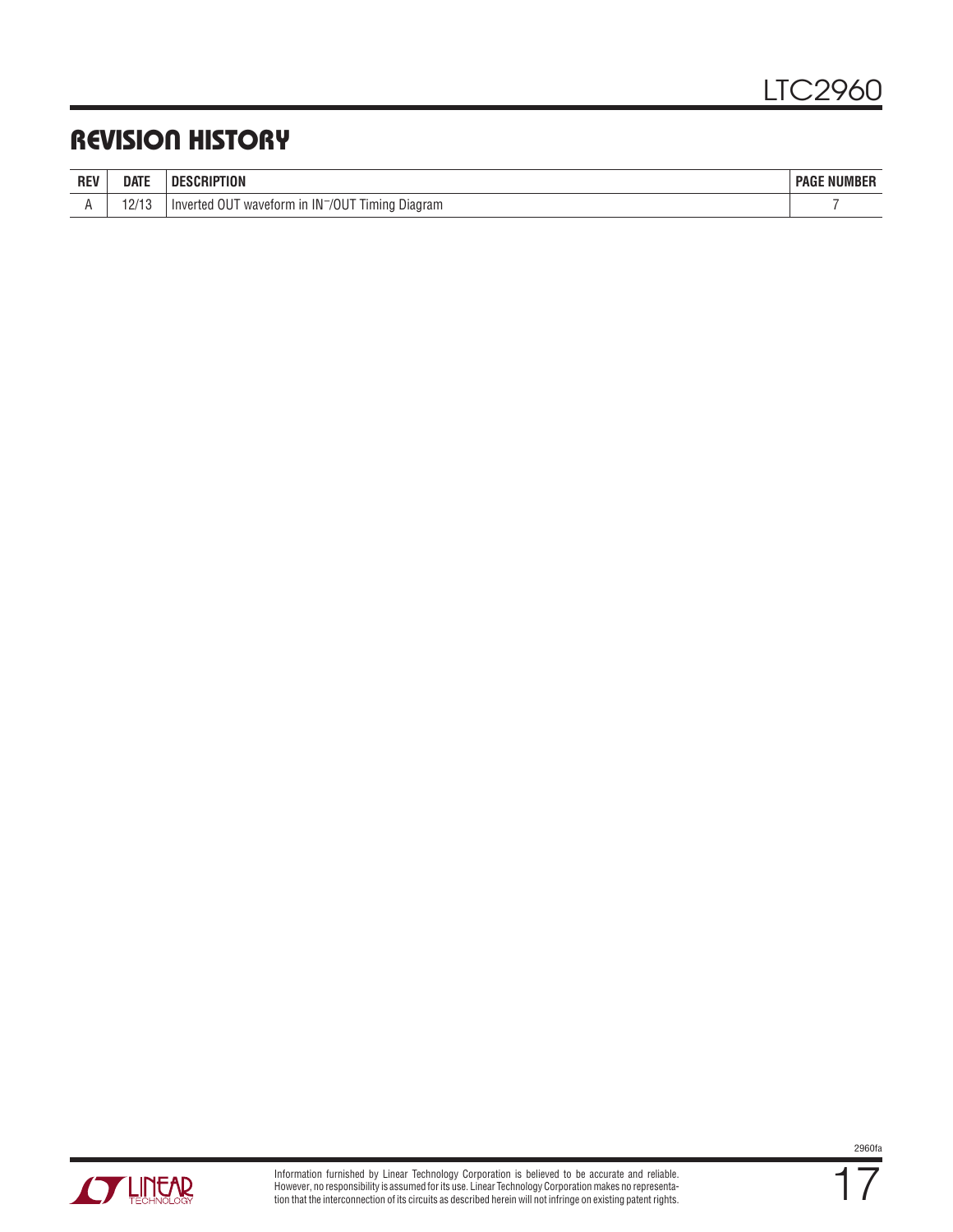# Typical Application



**Figure 13. Micropower Power Supply Sequencer and Supervisor**

| <b>PART NUMBER</b>                  | <b>DESCRIPTION</b>                                               | <b>COMMENTS</b>                                                                                                                  |
|-------------------------------------|------------------------------------------------------------------|----------------------------------------------------------------------------------------------------------------------------------|
| <b>LTC1326</b>                      | Micropower Triple-Supply Monitor for 5V/2.5V, 3.3V and ADJ       | 4.725V, 3.118V, 1V Threshold (±0.75%) and ADJ                                                                                    |
| <b>LTC1726</b>                      | Micropower Triple-Supply Monitor for 2.5V/5V, 3.3V and ADJ       | Adjustable Reset and Watchdog Timeouts                                                                                           |
| <b>LTC1727</b>                      | Micropower Triple-Supply Monitor with Open-Drain Reset           | Individual Monitor Outputs in MSOP                                                                                               |
| <b>LTC1728</b>                      | Micropower Triple-Supply Monitor with Open-Drain Reset           | 5-Lead SOT-23 Package                                                                                                            |
| <b>LTC1985</b>                      | Micropower Triple-Supply Monitor with Push-Pull Reset Output     | 5-Lead SOT-23 Package                                                                                                            |
| LTC2900/LTC2901/<br><b>LTC2902</b>  | Programmable Quad-Supply Monitor                                 | Adjustable Reset, Watchdog Timer and Tolerance, 10-Lead<br>MSOP and DFN Packages                                                 |
| <b>LTC2903</b>                      | Precision Quad-Supply Monitor                                    | 6-Lead SOT-23 and DFN Packages                                                                                                   |
| LTC2904/LTC2905/<br>LTC2906/LTC2907 | Three-State Programmable Precision Dual-Supply Monitor           | 8-Lead SOT-23 and DFN Packages                                                                                                   |
| <b>LTC2908</b>                      | Precision Six-Supply Monitor (Four Fixed and Two Adjustable)     | 8-Lead SOT-23 and DFN Packages                                                                                                   |
| <b>LTC2909</b>                      | Precision Triple-/Dual-Input UV, OV and Negative Voltage Monitor | Shunt Regulated V <sub>CC</sub> Pin, Adjustable Threshold and Reset,<br>8-Lead SOT-23 and DFN Packages                           |
| LTC2910                             | Octal Positive/Negative Voltage Monitor                          | Separate V <sub>CC</sub> Pin, Eight Inputs, Up to Two Negative Monitors<br>Adjustable Reset Timer, 16-Lead SSOP and DFN Packages |
| LTC2912/LTC2913/<br>LTC2914         | Single-/Dual-/Quad-UV and $\overline{OV}$ Voltage Monitors       | Separate V <sub>CC</sub> Pin, Adjustable Reset Timer                                                                             |
| LTC2915/LTC2916/<br>LTC2917/LTC2918 | Single-Voltage Supervisors with 27 Pin-Selectable Thresholds     | Manual Reset and Watchdog Functions, 8- and 10-Lead<br>TSOT-23, MSOP and DFN Packages                                            |
| <b>LTC2934</b>                      | Ultralow Power Supervisor with ADJ and PFI Inputs                | 500nA Quiescent Current, 2mm × 2mm 8-Lead DFN and<br>TSOT-23 Packages                                                            |
| <b>LTC2935</b>                      | Ultralow Power Supervisor with Eight Pin-Selectable Thresholds   | 500nA Quiescent Current, 2mm × 2mm 8-Lead DFN and<br>TSOT-23 Packages                                                            |

## Related Parts

LINEAR TECHNOLOGY CORPORATION 2013